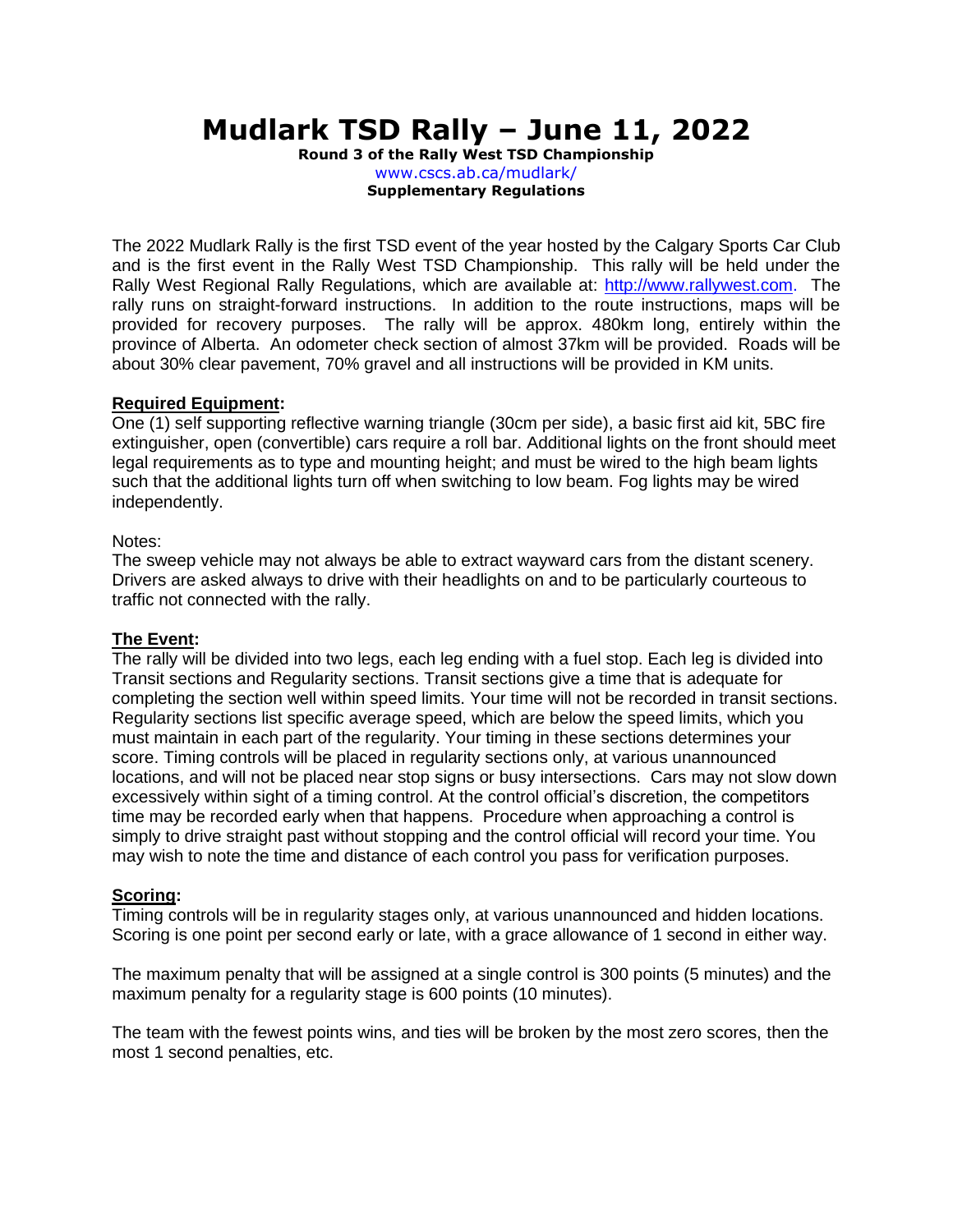The organizers may decide to delay sections to keep the competitors together. If so, an information control will be set up to inform all competitors.

#### **Exceptions to scoring:**

A competitor coming up on an accident is required to stop and render aid if necessary (e.g., in case of injury). After rendering aid, the competitor should record the mileage in that section and the time when they stopped as well as the time they restarted and give a written declaration of this to a rally official or the event steward. Scoring adjustments will be made in such cases, and the crew should not try to regain the lost time until they reach a sufficiently long break (e.g., gas stop). Declarations of time lost will also be considered for organizers' errors which make official time unattainable and other discretionary safety concerns. In the case where a competitor is stuck, but not injured or in any danger, they should wave rally traffic past and await the assistance of the sweep vehicle.

#### **Awards and Classes:**

Trophies will be awarded to overall position and according to the classes laid out for the Rally West TSD Championship.

**Paper**: No calculators, no rally tables (or cheat sheets) and no accessory odometers.

**Calculator**: Accessory odometers, non-programmable calculating devices that are not driven by a wheel or gps. (No GPS that display average speed, No Apps).

**Unlimited**: Unlimited equipment.

**Novice**: A novice crew shall be defined as one in which neither crew member has finished a total of three (3) regional NAVIGATIONAL rallies before the beginning of the current competition year, or where neither crew member has won the regional novice navigational championship. Equipment shall conform to Unlimited.

**Historic**: Vehicles manufactured 25 years prior to December 31st of the year proceeding the current competition year as per the date stated on the vehicle registration. For this year, that means that any vehicle manufactured before December 31st, 1996, will qualify. (The year prior to current is 2016, minus  $25 = 1991$ ). Equipment in this class is unlimited.

### **Officials of the Event:**

Organiser: Pete Chadwick 403-978-2072- pete.chadwick@cscc.ab.ca Registrar: Margaret Landra Scoring: Lisa O'Connor Tech: Keith Landra Sweep: TBC Checkpointers: TBC